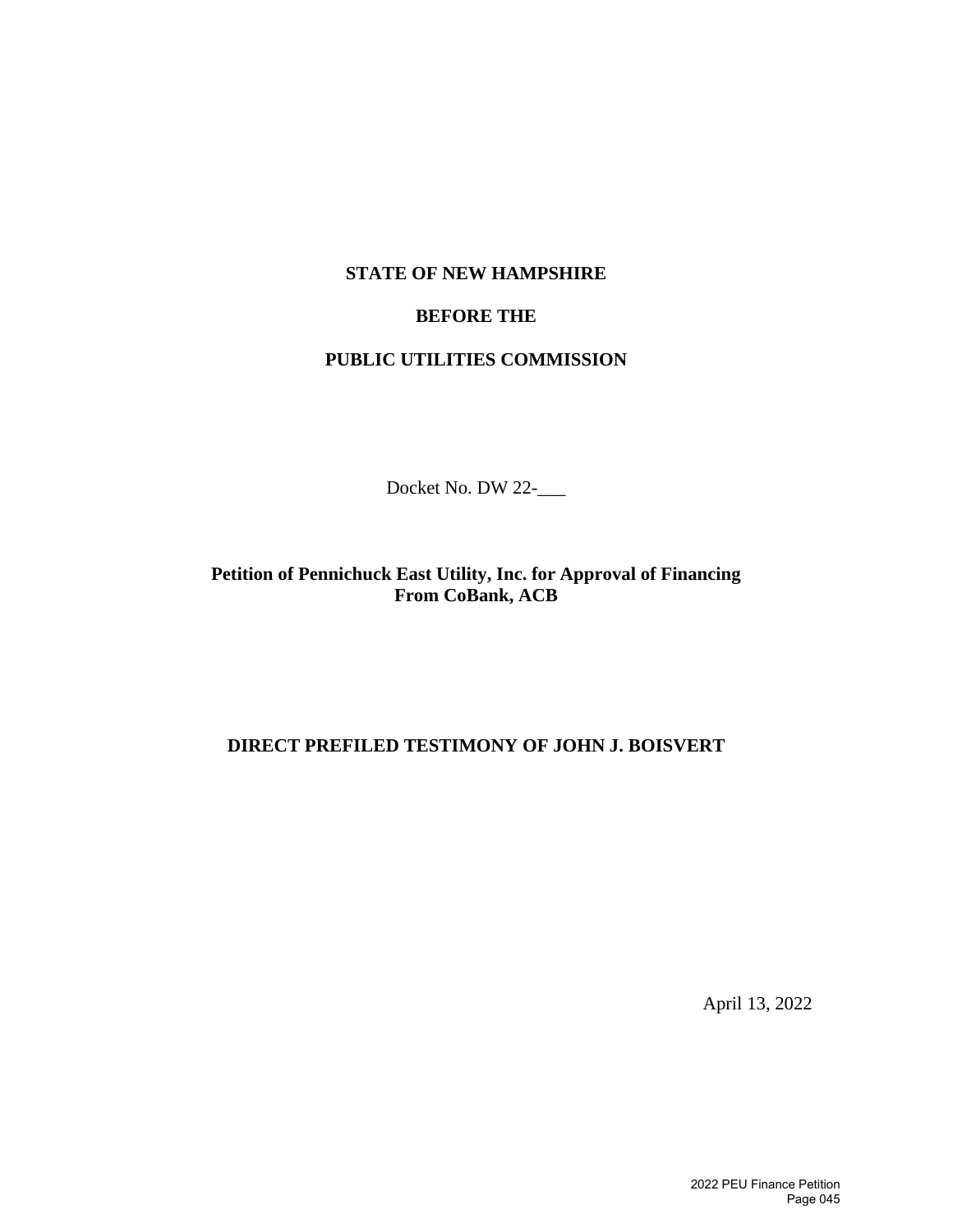Docket No. DW 22-Pennichuck East Utility, Inc. Testimony of John J. Boisvert Page 1

| 1  |    | <b>Professional and Educational Background</b>                                       |
|----|----|--------------------------------------------------------------------------------------|
| 2  | Q. | What is your name and what is your position with Pennichuck East Utility, Inc.?      |
| 3  | A. | My name is John J. Boisvert. I am the Chief Engineer of Pennichuck Water Works,      |
| 4  |    | Inc. ("PWW"), which provides services to Pennichuck East Utility, Inc. ("PEU" or     |
| 5  |    | the "Company") pursuant to a management allocation agreement. I have worked for      |
| 6  |    | PWW since February 1, 2006. I am a licensed professional engineer in New             |
| 7  |    | Hampshire and Maine.                                                                 |
| 8  |    |                                                                                      |
| 9  | Q. | Please describe your educational background.                                         |
| 10 | A. | I have a Bachelor of Science degree and a Master of Science degree in Civil          |
| 11 |    | Engineering from the University of New Hampshire in Durham, New Hampshire. I         |
| 12 |    | also have a Master's degree in Environmental Law and Policy from Vermont Law         |
| 13 |    | School in South Royalton, Vermont.                                                   |
| 14 |    |                                                                                      |
| 15 | Q. | Please describe your professional background.                                        |
| 16 | A. | Prior to joining PWW, I served as a Team Leader for Weston & Sampson Engineers       |
| 17 |    | of Portsmouth, New Hampshire in their Water Practices Group from 2000 to 2006.       |
| 18 |    | Prior to Weston & Sampson, I was employed by the Layne Christensen Company of        |
| 19 |    | Shawnee Mission, Kansas as Regional Manager for their Geosciences Division in        |
| 20 |    | Dracut, Massachusetts from 1994 to 2000. I completed graduate school in 1992 and     |
| 21 |    | was employed by Hoyle, Tanner, & Associates of Manchester, New Hampshire as a        |
| 22 |    | Project Engineer from 1992 to 1994. Prior to entering full time graduate programs at |
| 23 |    | the University of New Hampshire and Vermont Law School, I was employed by Civil      |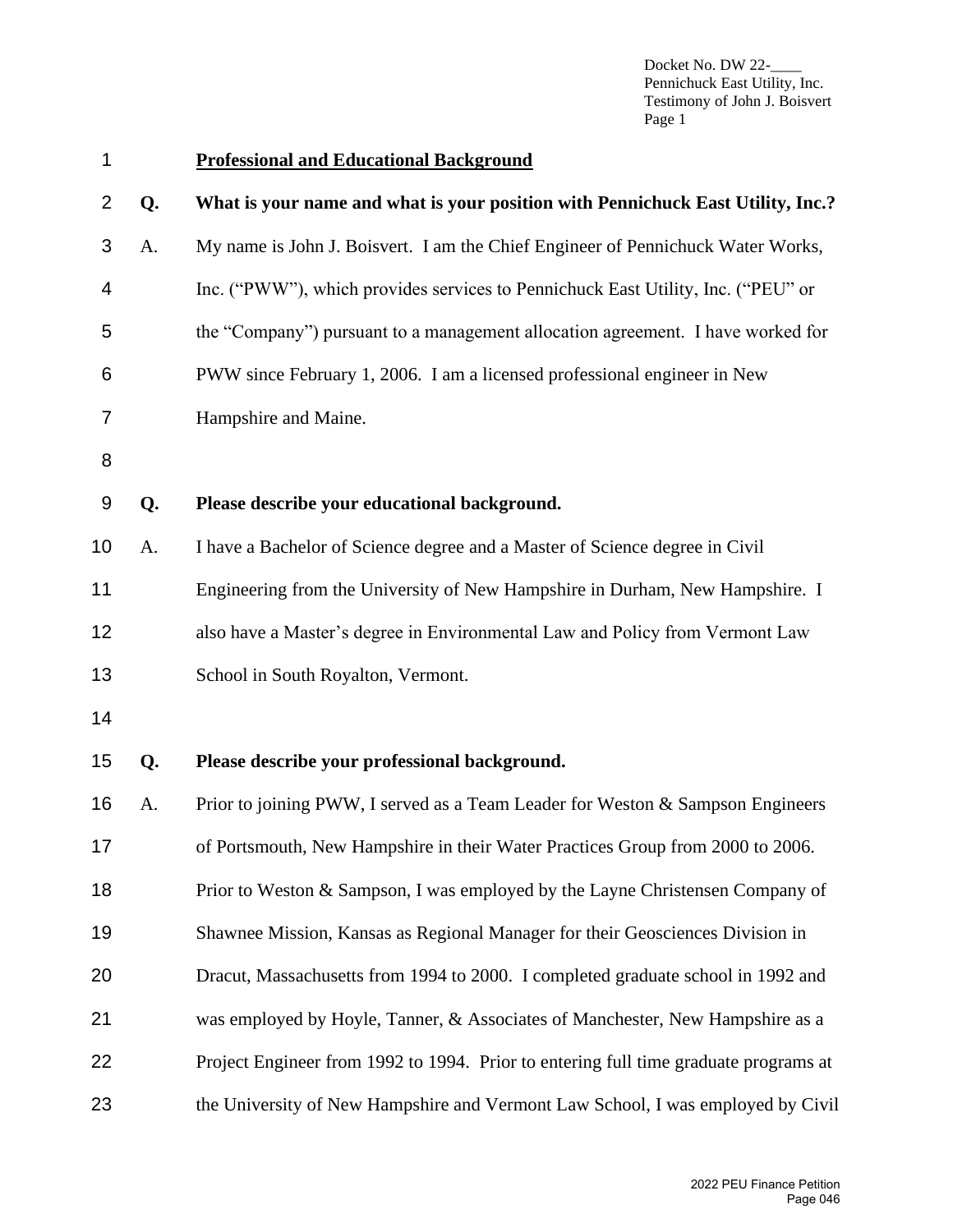Docket No. DW 22-Pennichuck East Utility, Inc. Testimony of John J. Boisvert Page 2

| 1              |    | Consultants of South Berwick, Maine as a Project Engineer from 1986 to 1989 and by    |
|----------------|----|---------------------------------------------------------------------------------------|
| $\overline{2}$ |    | Underwood Engineers of Portsmouth, New Hampshire as a project Engineer from           |
| 3              |    | 1985 to 1986.                                                                         |
| $\overline{4}$ |    |                                                                                       |
| 5              | Q. | What are your responsibilities as Chief Engineer?                                     |
| 6              | A. | As Chief Engineer, I am responsible for the planning, design, permitting,             |
| 7              |    | construction, and startup of major capital projects, including pipelines,             |
| 8              |    | reservoirs/dams, building structures, pumping facilities, treatment facilities, and   |
| $9$            |    | groundwater supplies. I oversee the Company's Asset Management program and            |
| 10             |    | provide regular technical assistance to PWW's Water Supply Department, Operations     |
| 11             |    | Department, Customer Service Department, and Senior Management.                       |
| 12             |    |                                                                                       |
| 13             | Q. | What is the purpose of your testimony?                                                |
| 14             | A. | I will be describing the capital expenditures of \$665,936 completed in 2021 that the |
| 15             |    | Company is seeking to refinance with CoBank. These expenditures for 2021 cover        |
| 16             |    | project costs not funded by the New Hampshire State Revolving Fund (SRF), the         |
| 17             |    | New Hampshire Drinking Water and Groundwater Trust Fund (DWGTF) or the 0.1            |
| 18             |    | DSRR described in the Company's Qualified Capital Project Adjustment Charge           |
| 19             |    | (QCPAC) filing in Docket No. DW 22-005.                                               |
| 20             | Q. | What is the value of capital expenditures during the period between January 1,        |
| 21             |    | 2021 and December 31, 2021, the Company completed and placed into service as          |
| 22             |    | "used and useful" to its distribution, storage, treatment, and supply facilities, for |
| 23             |    | which the Company requests term financing through CoBank?                             |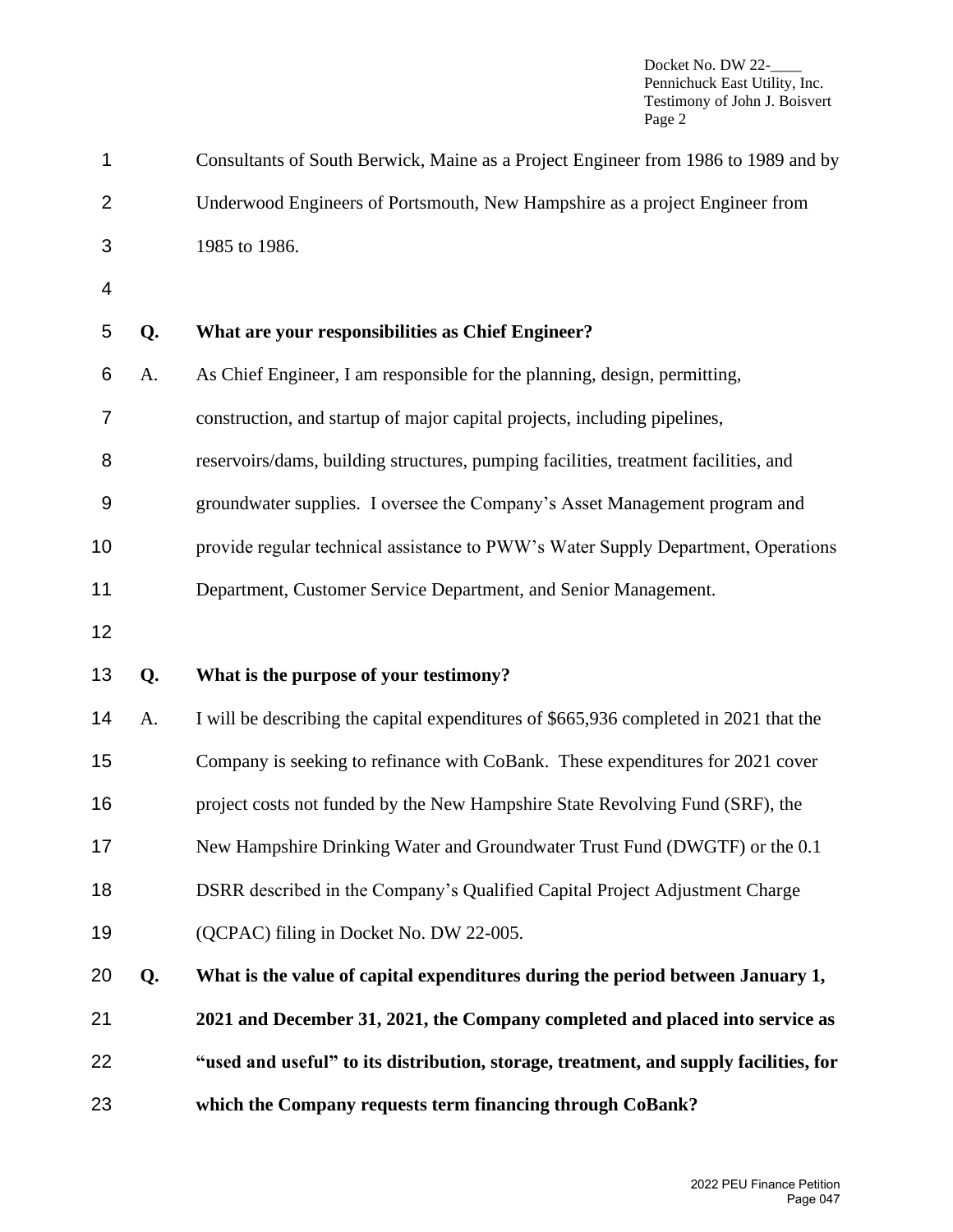Docket No. DW 22-Pennichuck East Utility, Inc. Testimony of John J. Boisvert Page 3

 A. The Company made and reported capital investments totaling \$1,190,940 in 2021. The Company is seeking to finance \$665,936 through CoBank. The remaining \$525,004 of capital investments are funded by loans and grants from the NH Drinking Water and Groundwater Trust Fund (DWGTF), the State Revolving Fund (SRF) or the 0.1 DSRR. Three major projects/investments described in the table below with total expenditures of \$351,764 account for roughly half of the CoBank financing request.

| <b>Project</b>                                                                                                                                      | Total<br><b>Expenditure</b> | <b>SRF Loan</b><br>Amount | <b>DWGTF</b><br>Loan/Grant<br>Amount | <b>Remainder</b><br><b>CoBank</b><br><b>Requested</b><br><b>Amount</b> |
|-----------------------------------------------------------------------------------------------------------------------------------------------------|-----------------------------|---------------------------|--------------------------------------|------------------------------------------------------------------------|
| 2021 1x Annual Revenue<br>Investment                                                                                                                | \$149,759                   | N.A.                      | N.A.                                 | \$149,759                                                              |
| <b>Pelham Main</b><br><b>Replacement/Addition – Final</b><br><b>Restoration and Paving</b><br>(Monticello, Lane, Simpson,<br>Andrea, & Mont Vernon) | \$100,351                   | <b>N.A.</b>               | <b>N.A.</b>                          | \$100,351                                                              |
| <b>Meter Radio Replacement</b><br><b>Year 1</b>                                                                                                     | \$101,654                   | <b>N.A.</b>               | N.A.                                 | \$101,654                                                              |
| <b>Totals</b>                                                                                                                                       | \$351,764                   | \$0                       | \$0                                  | \$351,764                                                              |

8

 **Q. The major capital expenditures identified above account for \$351,764 of the total CoBank request of \$665,936. Could you please describe the projects for which the remaining monies of the CoBank request will be applied to? A.** Yes. The projects associated with the remaining \$337,629 are generally associated with maintenance capital projects or items/equipment. Maintenance capital

- 14 expenditures are typically for the replacement of equipment assets (pumps, controls,
- 15 meters) and the replacement or upgrade of existing assets (distribution valves,